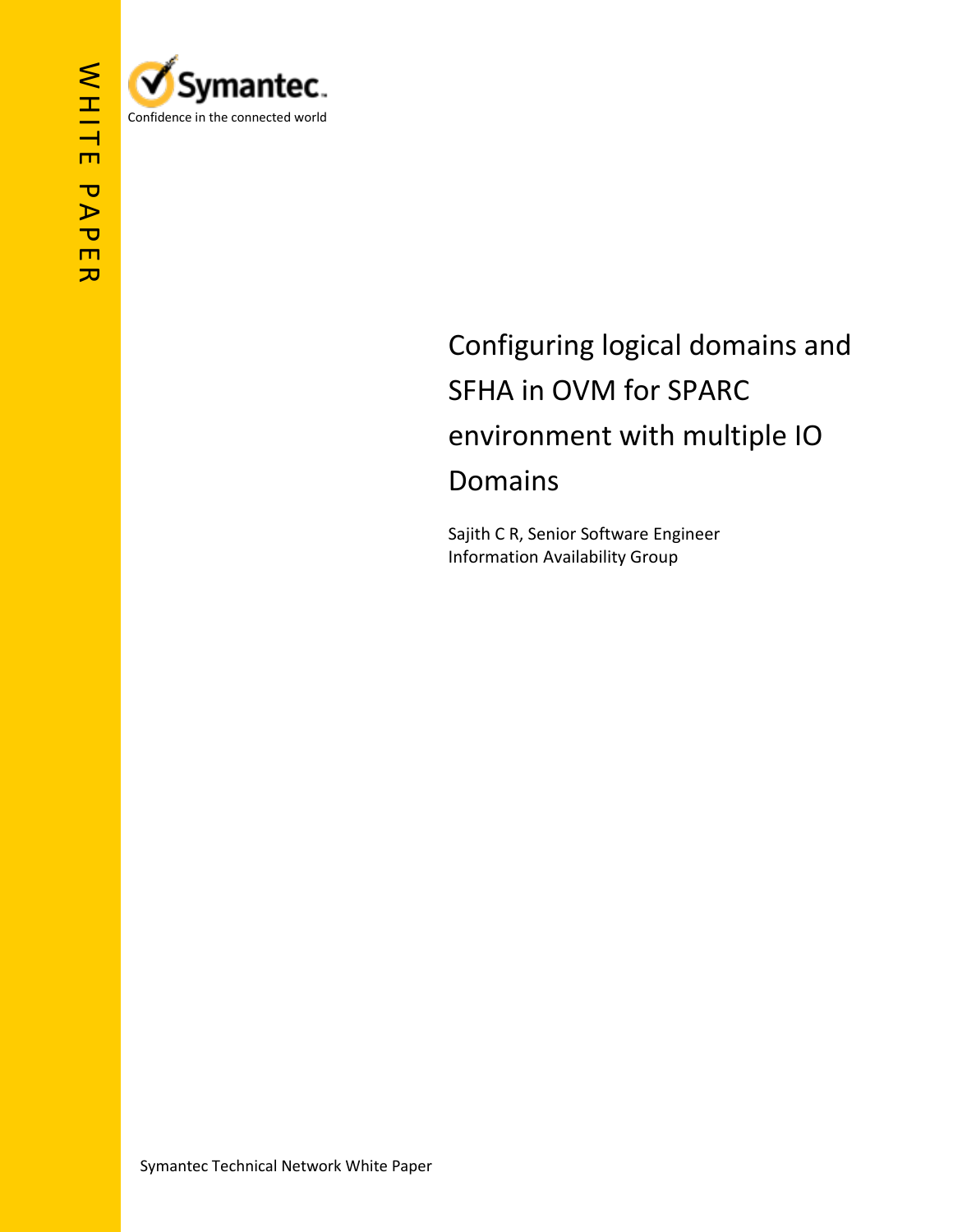# Content

| Configuring logical domains and SFHA in OVM for SPARC environment with multiple io |  |
|------------------------------------------------------------------------------------|--|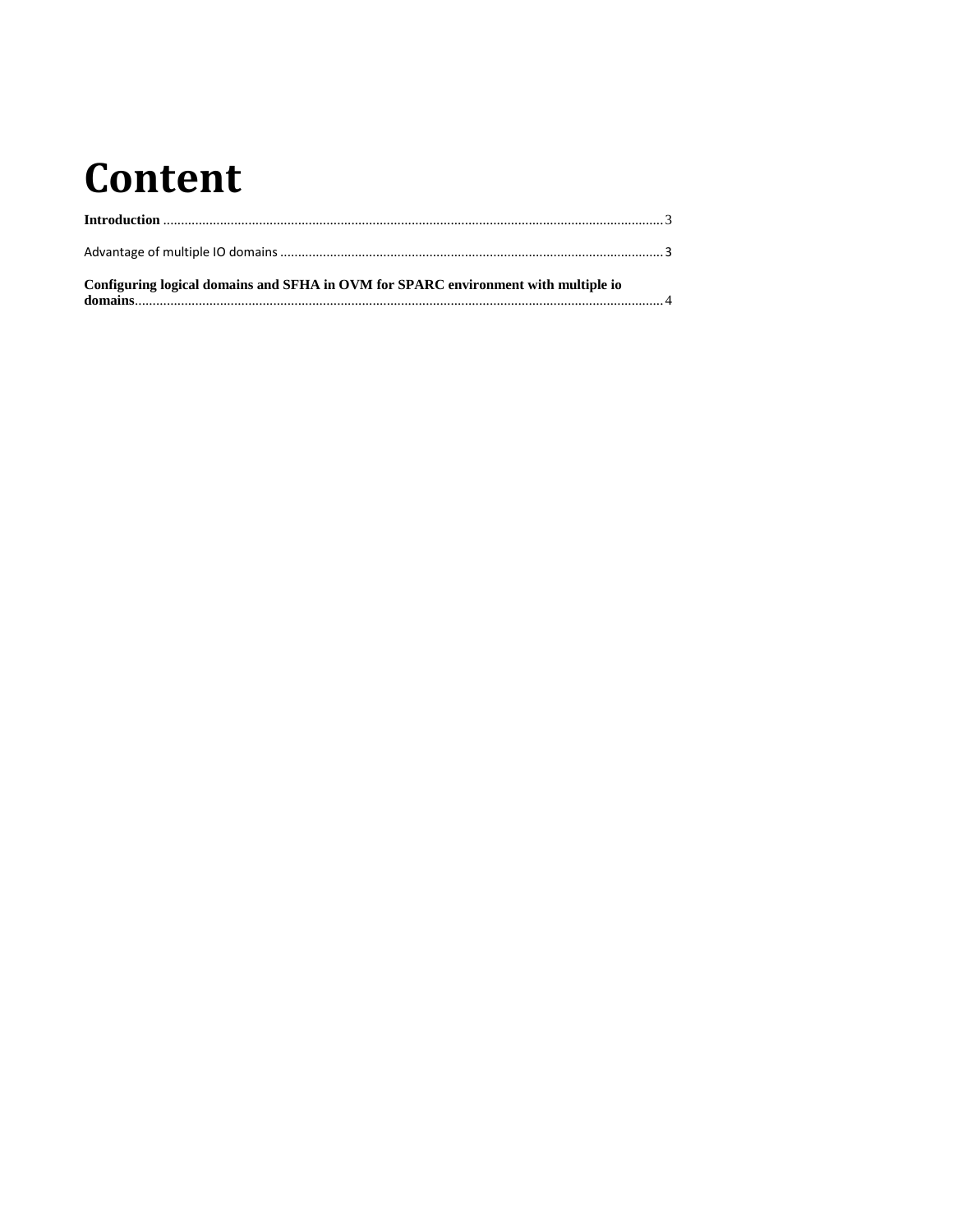#### **Introduction**

This white paper describes how to configure Oracle VM for SPARC logical domains with multiple I/O domains with Symantec Storage Foundation and High Availability (SFHA).

The logical domains are managed by Symantec Cluster Server (VCS) installed in the I/O domains and the logical domains are part of a multi-node SFHA cluster formed between logical domains. This whitepaper starts with converting an existing physical system to support logical domains, describes the steps to export storage and network services to logical domains, and provides steps to install SFHA or VCS in logical domains and I/O domains.

#### Advantage of multiple IO domains

If the physical system has multiple host bus adapters (HBA) and NICs from different PCI buses, you can configure multiple I/O domains. Multiple I/O domains ensure that logical domains get storage and network services from more than one I/O domain. This helps logical domain to have continuous access to storage and network connectivity in the event of planned or unplanned outage of one of the I/O domain.

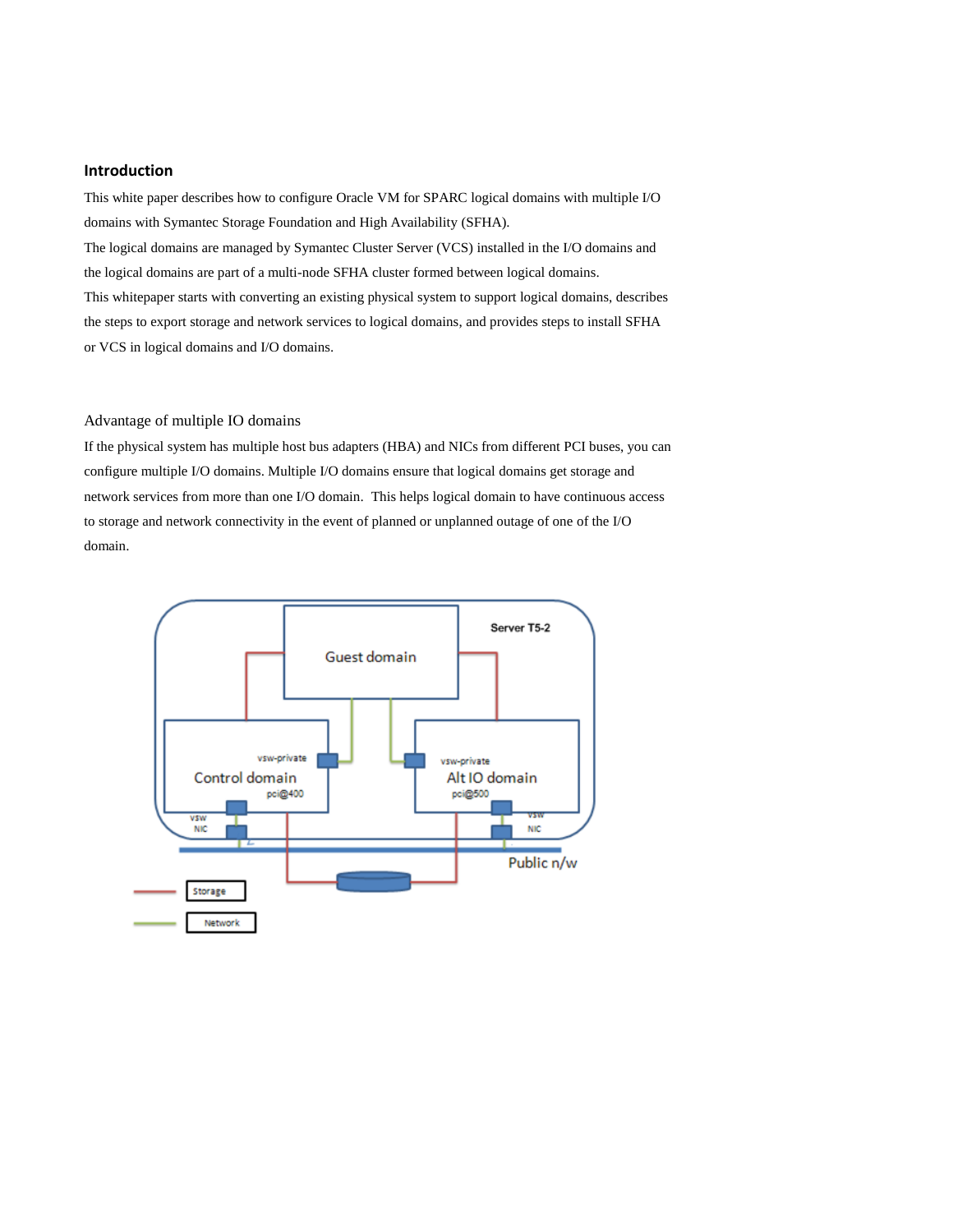### **Configuring logical domains and SFHA in OVM for SPARC environment with multiple io domains**

Perform the following steps:

**1.** Install Oracle VM Server for SPARC software and create default services for primary domain. On Oracle Solaris 11, OVM for SPARC package (system/ldoms/ldomsmanager) comes with OS installation. On Oracle Solaris 10, you have to download the required version of SUNWldomr and SUNWldomu packages and install them.

Ensure that you have the latest version of OVM for SPARC and corresponding firmware supported by VCS installed on your system.

Refer to the Oracle VM Server for SPARC administration guide for install and upgrade steps.

After you install the OVM Server for SPARC, create the default services for virtual console

concentrator service, virtual disk server, and virtual switch service.

*primary# ldm add-vcc port-range=5000-5100 primary-vcc0 primary*

*primary# ldm add-vds primary-vds0 primary*

*primary# ldm add-vsw net-dev=nxge0 primary-vsw0 primary*

*(On Solaris 11, use net0 as network adapter driver)*

**2.** Create an alternate I/O domain.

Refer to the Oracle VM Server for SPARC administration guide for steps to set up alternate I/O domain.

You may create more than one IO domain in addition to the primary domain depending upon the specification of your server.

For example, you may create alternate io domain with pci\_2 bus.

*primary# ldm add-domain alternate*

*primary# ldm list-io*

*primary# ldm remove-io pci\_2 primary*

*primary# ldm add-config multiple-io1*

*primary# shutdown -i6 -g0 –y*

*primary# ldm add-io pci\_2 alternate*

*primary# ldm set-mem 4G alternate*

*primary# ldm set-vcpu 16 alternate*

*primary# ldm bind alternate*

*primary# ldm start alternate*

*primary# ldm add-config multiple-io2*

Set up services for virtual console concentrator service, virtual disk server, and virtual switch service for alternate IO domain.

*primary# ldm add-vcc port-range=5000-5100 alternate-vcc0 alternate primary# ldm add-vds alternate-vds0 alternate*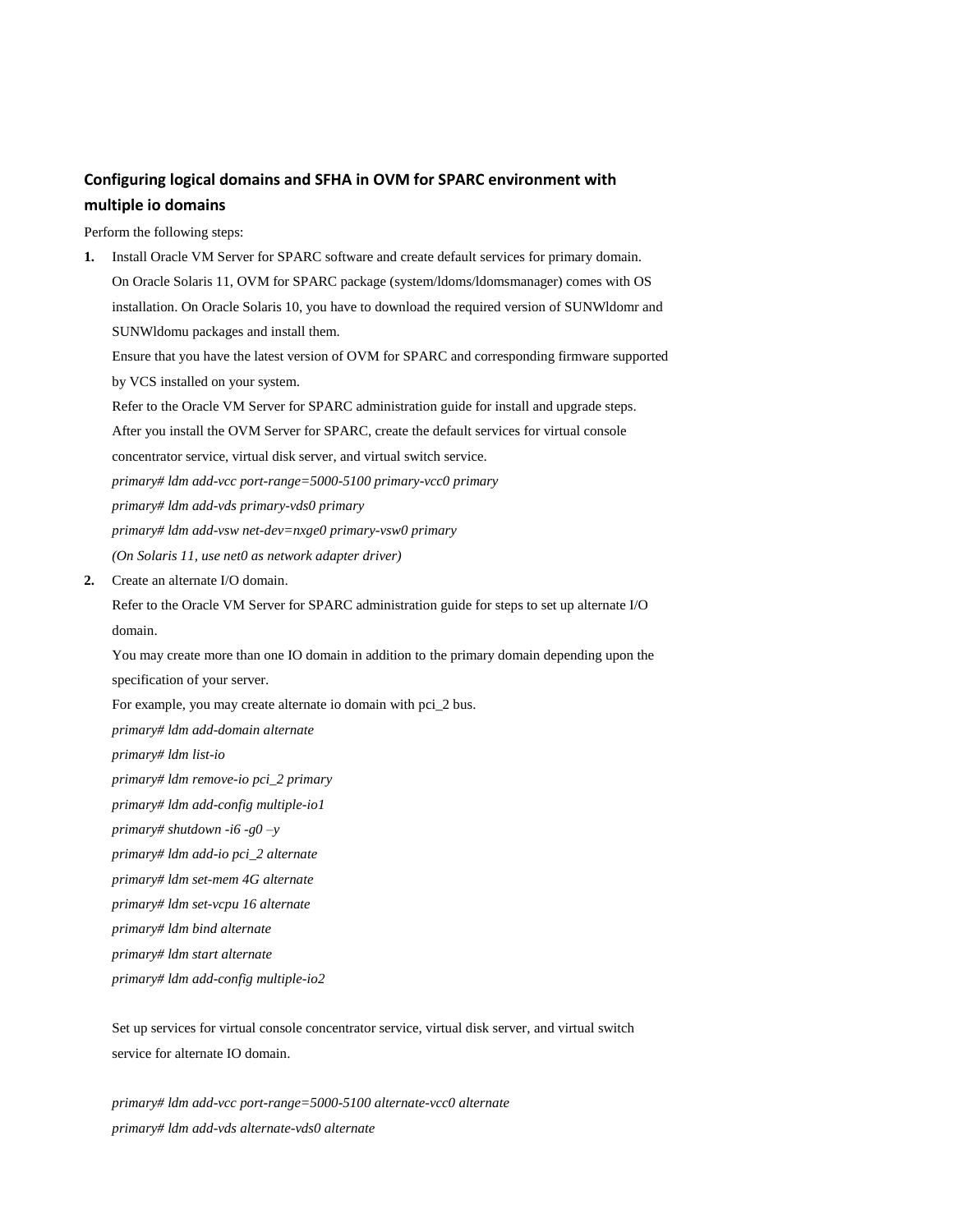*primary# ldm add-vsw net-dev=nxge0 alternate-vsw0 alternate*

**3.** Create a guest domain.

Create a guest domain with adequate vcpu and memory. *primary# ldm add-domain ldm1 primary# ldm set-mem 4G ldm1 primary# ldm set-vcpu 16 ldm1*

**4.** Ensure that storage requirements are met.

While planning for creation of logical domain, you also need to identify the storage required for the application data and OS image. In addition, if you are planning to use disk based I/O fencing, you need to assign SCSI3 compliant disks of minimum 3 disks (odd numbered) with minimum size 256MB.

After you identify the storage requirements, assign the virtual disk (vdisk) from all the I/O domains to the logical domain.

You can choose one of the following methods while assigning virtual disks to logical domain:

I) Using virtual disk multipathing (MPGROUP)

**Note:** If the mpgroup attribute is set while exporting virtual disk to logical domain, you cannot use disk based (SCSI3-PGR) I/O fencing inside the logical domain.

a) Virtual disk multipathing enables you to configure a virtual disk on a guest domain to access its back-end storage by more than one path. The paths lead through different service domains that provide access to the same back-end storage, such as a disk LUN. This feature enables a virtual disk in a guest domain to remain accessible even if one of the service domains goes down. To enable virtual disk multipathing, you must export a virtual disk back end from each service domain and add the virtual disk to the same multipathing group (mpgroup).

With this method, define virtual disk server device (vdsdev) for the storage path from I/O domain with the mpgroup attribute set. Similarly, define the virtual disk server device for the same storage device from other I/O domain with the same *mpgroup* attribute value. Then, export the virtual disk from one of the I/O domain.

b) If you have multiple HBAs available from each I/O domain and Symantec Dynamic Multipathing (DMP) is installed on each I/O domain, you may export the storage path using DMP meta-node so that you can avoid exporting multiple virtual disk to logical domain.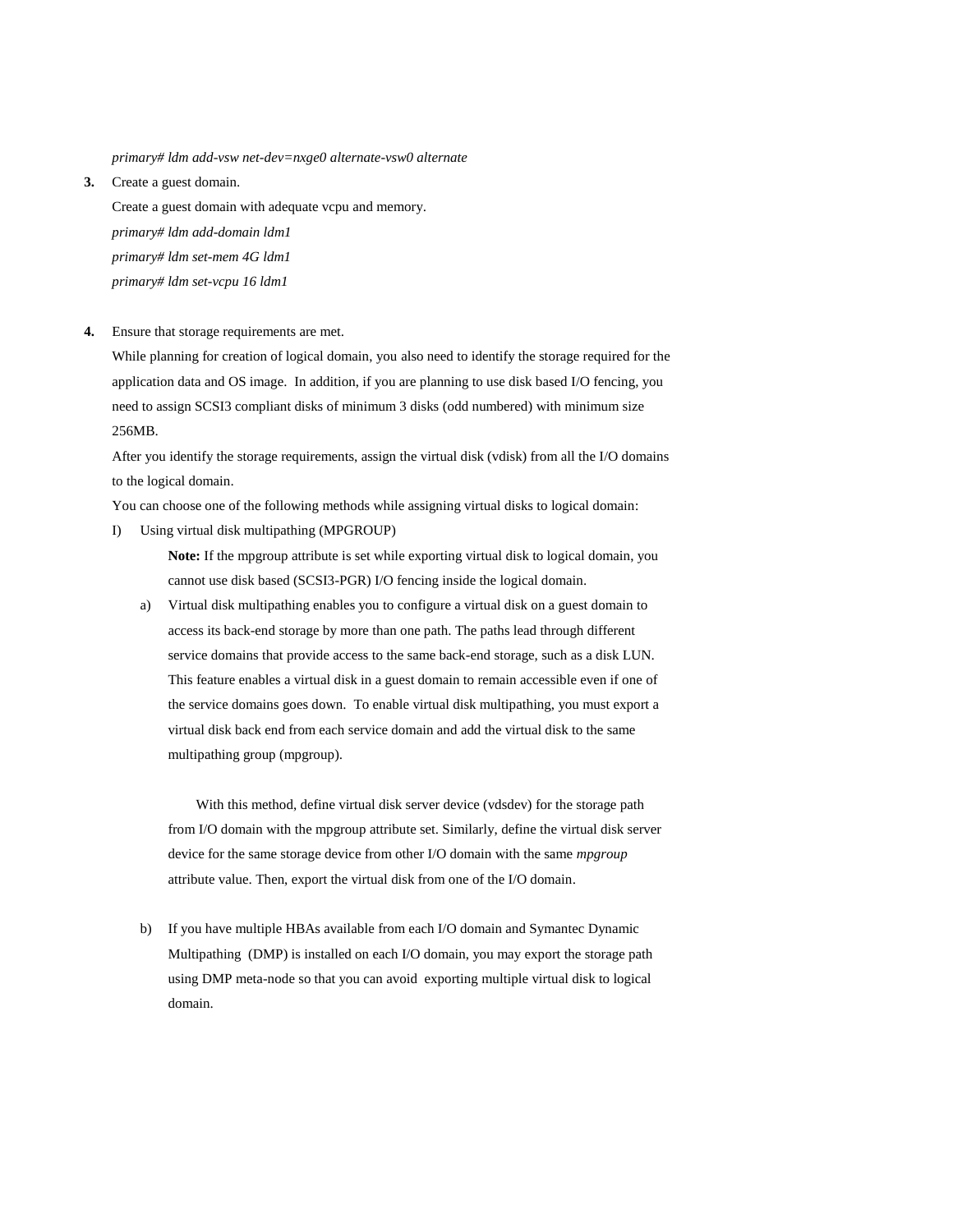

For example, to export boot disk to logical domain run the following commands: *primary# ldm add-vdsdev mpgroup=ldm1\_boot /dev/dsk/c0t5006048C53694120d1826s2 ldm1\_boot@primary-vds0 primary# ldm add-vdsdev mpgroup=ldm1\_boot /dev/dsk/c1t5006048C53694120d1826s2 ldm1\_boot@alternate-vds0 primary# ldm add-vdisk timeout=10 ldm1\_boot ldm1\_boot@primary-vds0 ldm1*

**Note:** Do not set the value of the Options attribute to exclusive; excl. If Options attribute is set to exclusive, logical domain cannot use the multipathing functionality.

Repeat the steps for each disk you want to export to the logical domain.

- II) Using DMP at the guest domain for multipathing.
	- a) With this method, you can export either all the storage path from each I/O domains to the logical domain individually and use DMP inside the logical domain for multipathing.
	- b) If you have DMP version higher than 5.1.SP1 installed in I/O domains, you can export DMP meta-node to logical domain so that you can avoid exporting multiple virtual disk paths to logical domain. If you are planning to use SCSI3-PGR based I/O fencing inside the logical domains, you need to have DMP version higher than 6.1.0 HF1 in the I/O domains.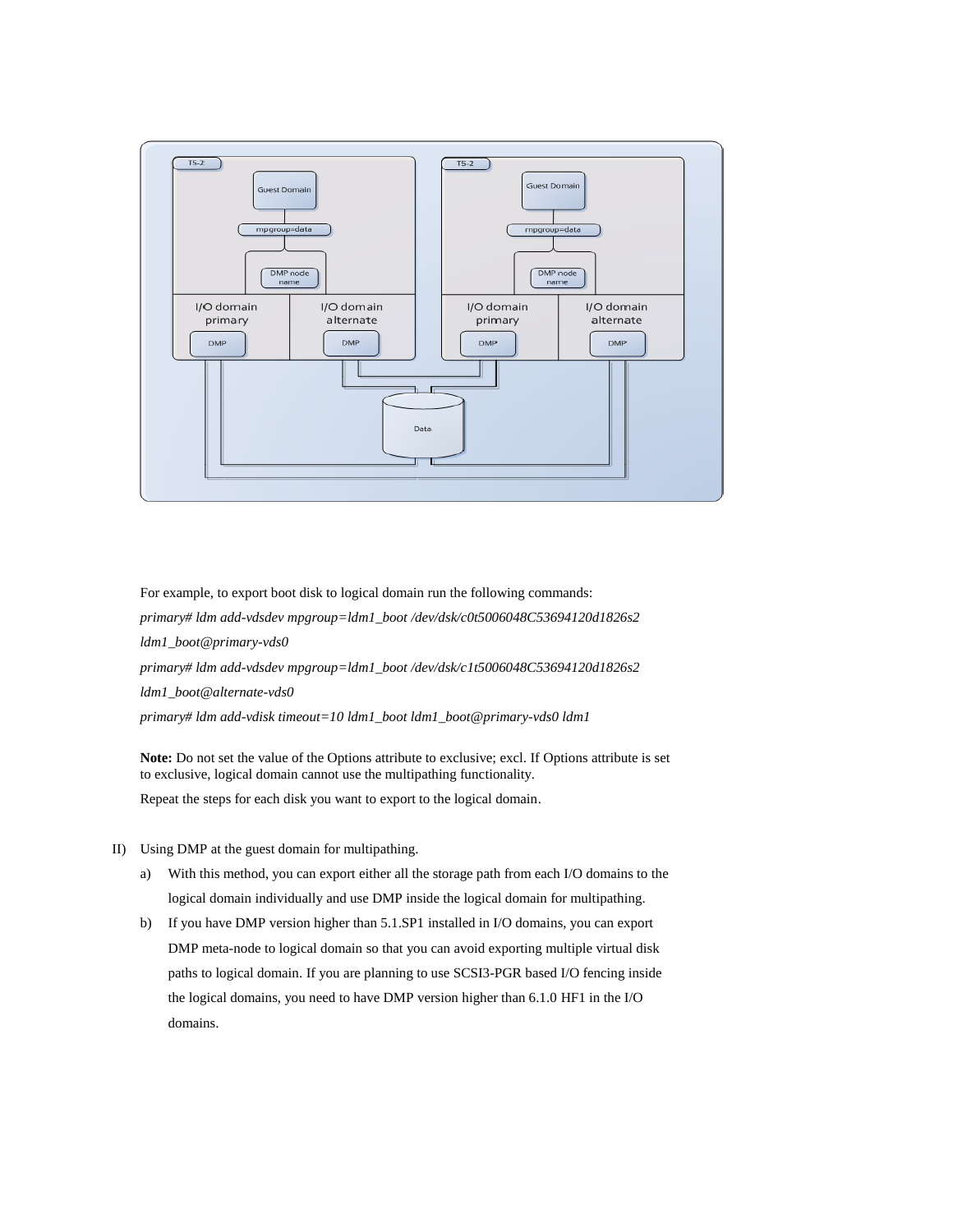

For example, to export boot disk to logical domain run the following commands: *primary# ldm add-vdsdev /dev/vx/dmp/emc\_clariion0\_1 ldm1\_boot@primary-vds0 primary# ldm add-vdsdev /dev/vx/dmp/emc\_clariion0\_1 ldm1\_boot@alternate-vds0 primary# ldm add-vdisk timeout=10 ldm1\_boot ldm1\_boot@primary-vds0 ldm1*

Repeat the steps for each disk you want to export to the logical domain.

#### **Note:**

- 1. Symantec does not support I/O fencing to be enabled on both the control and logical domain clusters.
- 2. If you have plan to use disk based I/O fencing inside logical domain and use the OVM live migration feature with the logical domains, make sure that the storage path exported to the logical domain is unique on the server. For example, two logical domains should not use same storage path when running on the same physical server. So, if you have more than one HBA in an I/O domain, you can opt to provide storage device path from one HBA for one of the logical domain and storage device path from another HBA for the other logical domain. Also DMP version on the logical domain must be at least 6.0.5.
- 3. DMP support for ZFS root pool is available form version 6.1.0 onwards.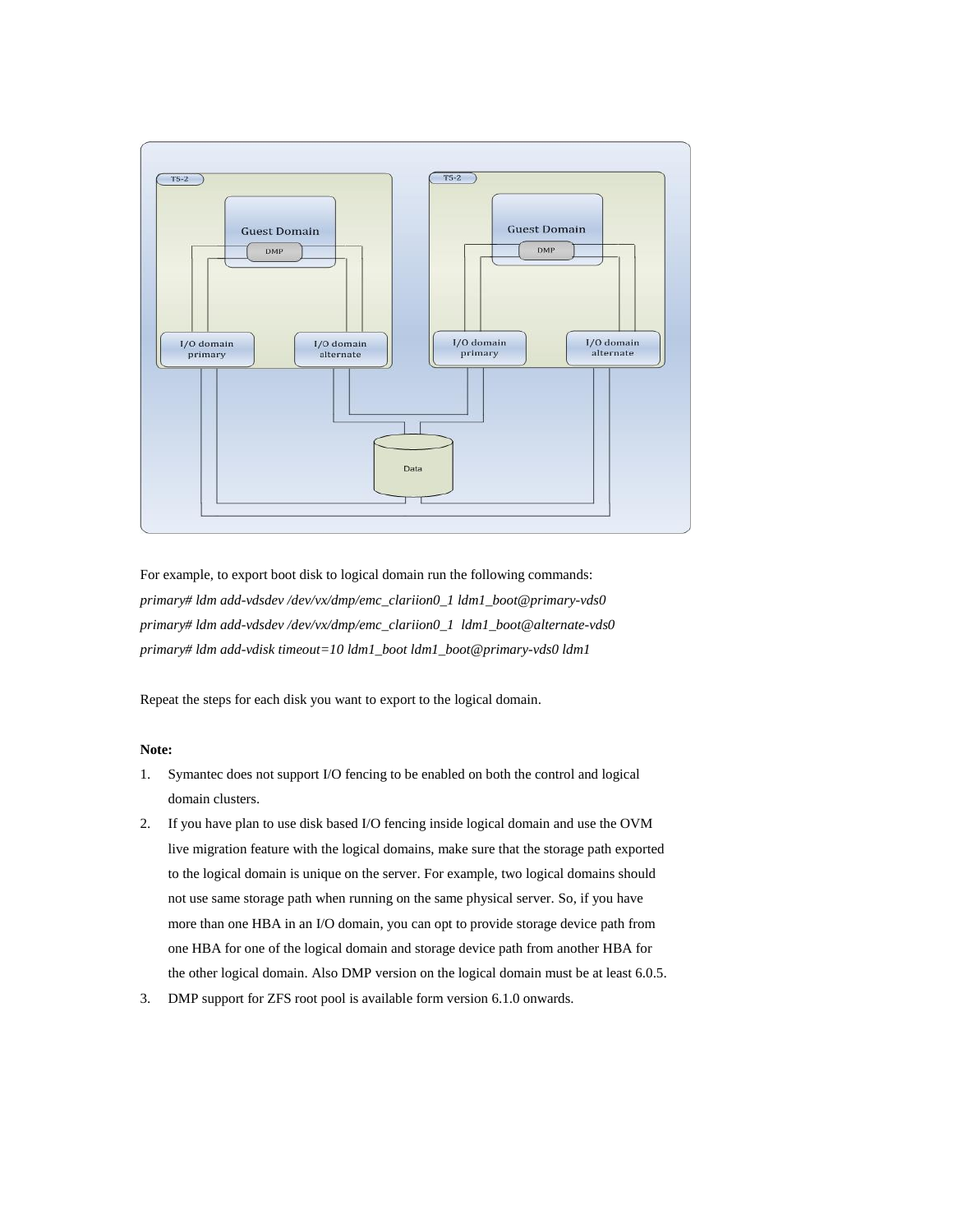

**5.** Ensure that network requirements are met.

Assign virtual network interfaces from multiple I/O domains to the logical domain. *primary# ldm add-vnet linkprop=phys-state id=0 vnet1 primary-vsw0 ldm1 primary# ldm add-vnet linkprop=phys-state id=1 vnet2 alternate-vsw0 ldm1*

Repeat the steps for each virtual nic that you want to export to the logical domain.

Export enough virtual NICs to logical domains considering application requirement and VCS interconnect requirements. While exporting the virtual NICs, ensure that for virtual NICs meant for public network, the back-end physical NIC on I/O domain is connected to public network. Similarly, ensure that virtual NICs meant for cluster interconnects are physically connected across I/O domains. Inside the guest domain, after you install the OS, you may use IPMP or MultiNIC agents from VCS to manage the virtual NICs exported from I/O domains.

#### *Perform the steps from 1 to 5 on all physical systems where you want to create logical domains.*

**6.** Install VCS on all I/O domains.

Download and install the VCS product on all I/O domains. If you want to use DMP, install DMP also on all I/O domains. Refer to the product install guide for installation details. Configure resources for LDom, AlternateIO, Storage (e.g: Zpool, Disk) and Network (e.g: NIC). Refer to the Storage Foundation Virtualization guide for Solaris for more details. A sample cluster configuration with multiple I/O domains is provided in the appendix.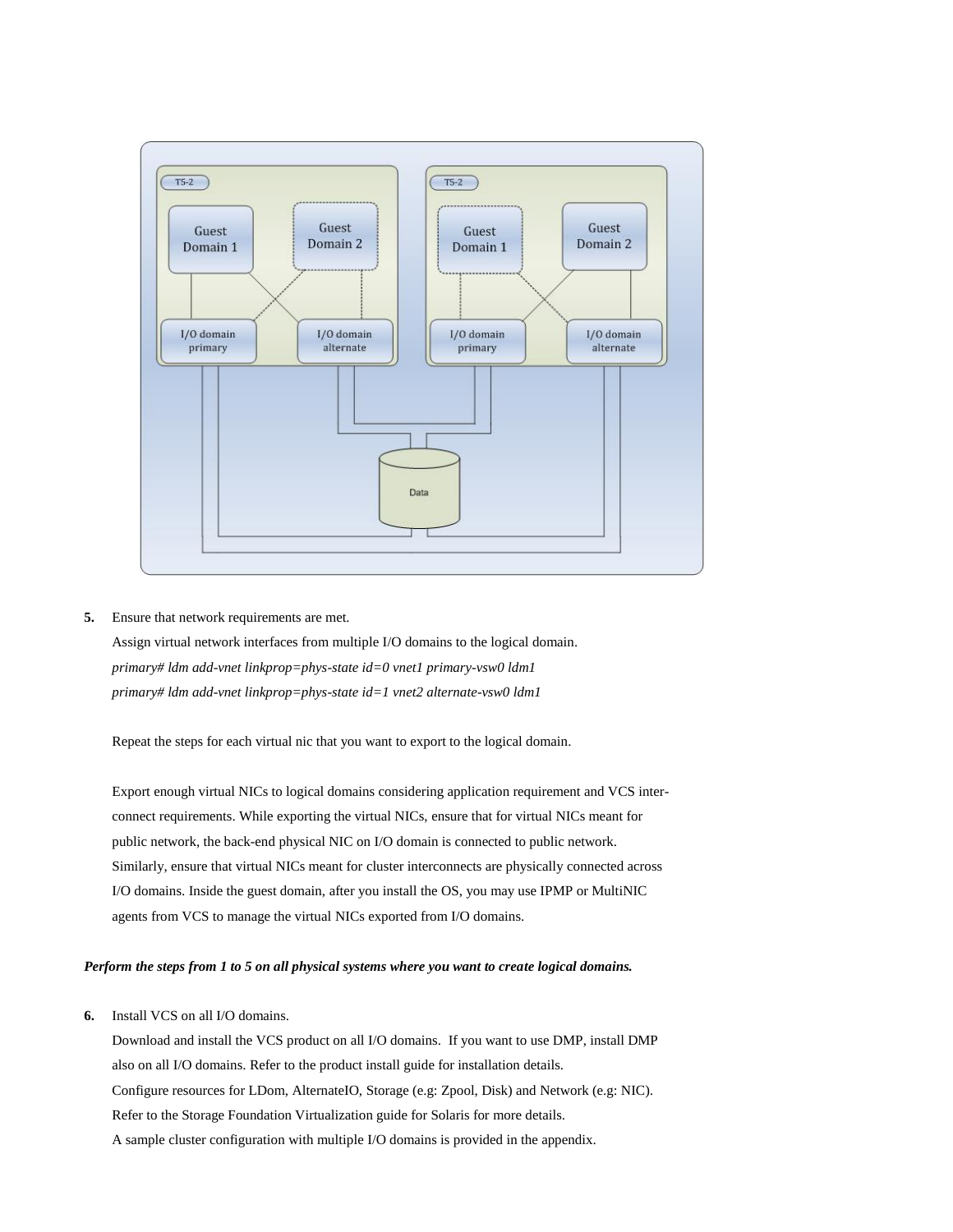#### **7.** Install SFHA on logical domains.

Download and install the SFHA product on the logical domains.

Refer to the product install guide for steps to install SFHA.

#### **Reference:**

You can refer to Symantec Storage Foundation and High Availability Solutions Virtualization

Guide on Solaris for details on supported configuration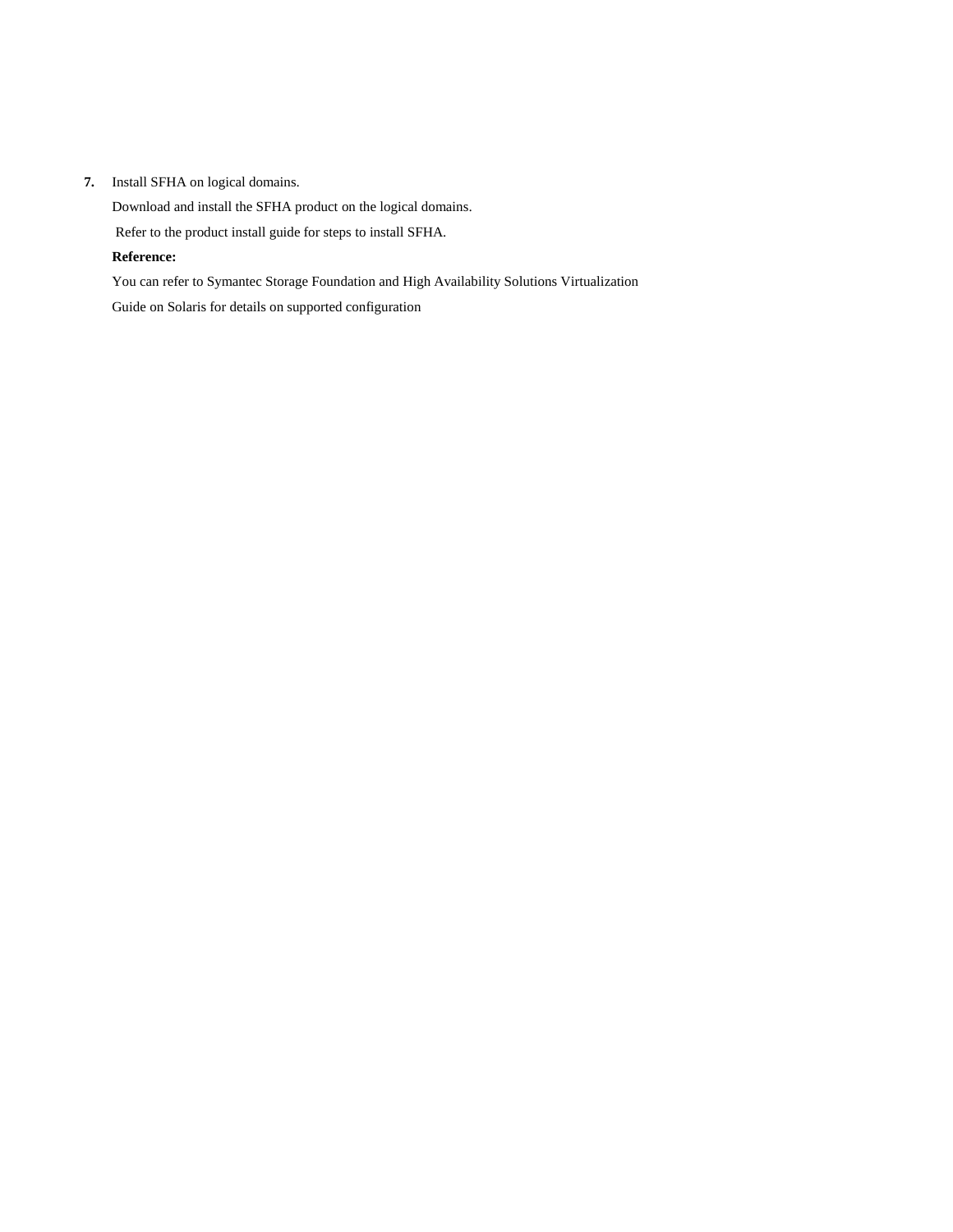#### **APPENDIX**

See the Sample main.cf for a cluster between two physical systems with primary and alternate I/O domain.

Logical domain is configured with storage and network services from primary domain and alternate I/O domain.

```
include "OracleASMTypes.cf"
include "types.cf"
include "Db2udbTypes.cf"
include "OracleTypes.cf"
include "SybaseTypes.cf"
cluster vcs-demo-cluster (
    UserNames = { admin = cNOgNInKOjOOmWOiNL }
    Administrators = \{ admin \}\lambdasystem primary1 (
    )
system alternate1 (
    \lambdasystem primary2 (
    \lambdasystem alternate2 (
    )
group AltIO_group1 (
    SystemList = { primary1 = 0, primary2 = 1 }
    Parallel = 1)
    AlternateIO AlternateIO_res1 (
         StorageSG @primary1 = { Storage_group_ldm1_dom1 = 0 }
         StorageSG @primary2 = { Storage_group_ldm1_dom2 = 0 }
         NetworkSG @primary1 = { Network_group_ldm1_dom1 = 0 }
         NetworkSG @primary2 = { Network_group_ldm1_dom2 = 0 }
         )
    // resource dependency tree
    //
    // group AltIO_group1
    \mathcal{U} {
    // AlternateIO AlternateIO_res1
    \mathcal{U} }
```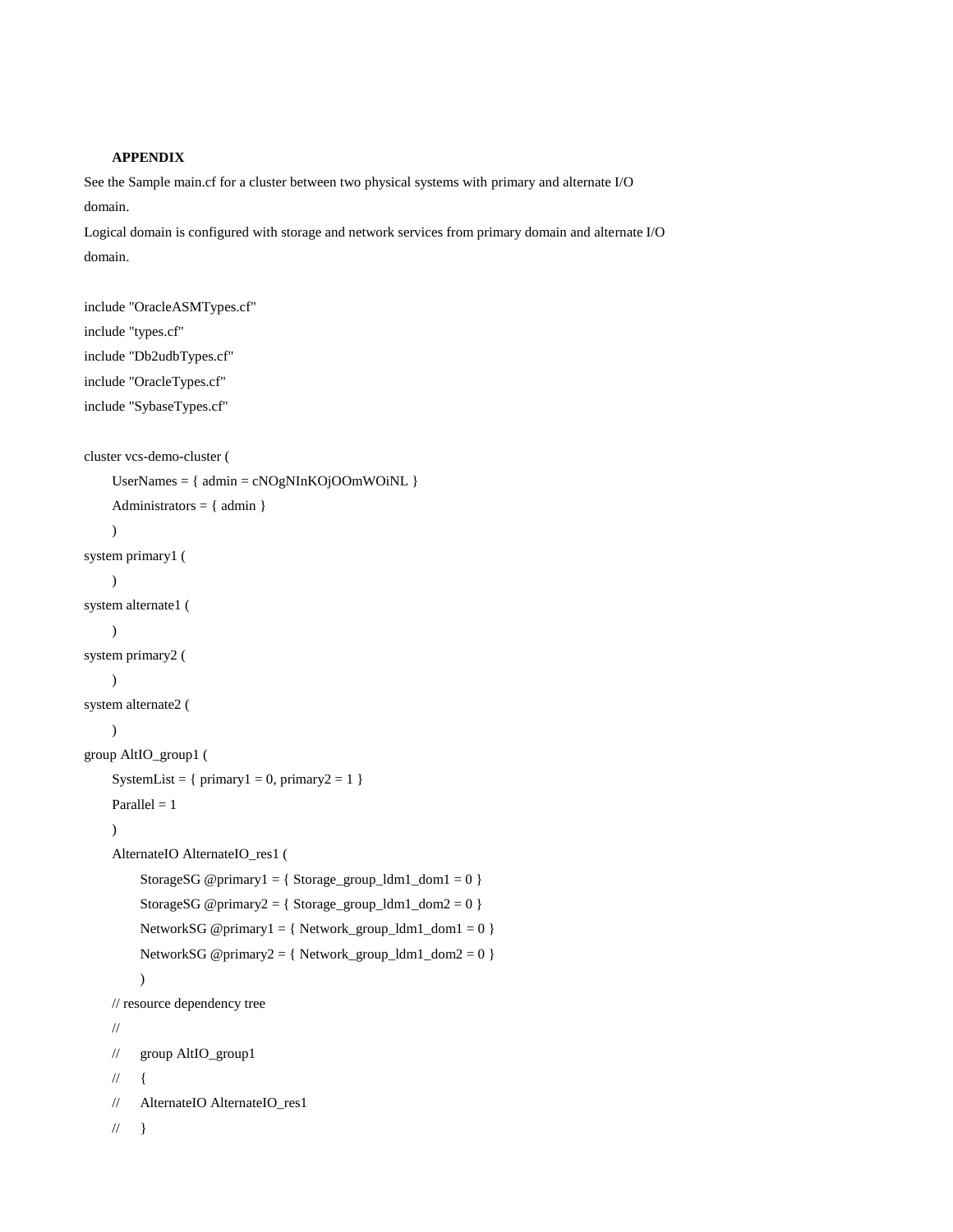```
group AltIO_group2 (
    SystemList = { primary1 = 0, primary2 = 1 }
    Parallel = 1)
    AlternateIO AlternateIO_res2 (
         StorageSG @primary1 = { Storage_group_ldm2_dom1 = 0 }
         StorageSG @primary2 = { Storage_group_ldm2_dom2 = 0 }
         NetworkSG @primary1 = { Network_group_ldm2_dom1 = 0 }
         NetworkSG @primary2 = { Network_group_ldm2_dom2 = 0 }
         \overline{)}// resource dependency tree
    //
    // group AltIO_group2
    \mathcal{U} {
    // AlternateIO AlternateIO_res2
    \mathcal{U} }
group LDom_group1 (
    SystemList = { primary1 = 0, primary2 = 1 }
    )
    LDom LDom_ldm1 (
         LDomName = ldm1
         CfgFile = "/LDomCfg/ldm1.xml"
         RemoveLDomConfigForMigration = 1
         Password = iumUnuVuxOjoKol
         )
    requires group AltIO_group1 online local hard
    // resource dependency tree
    //
    // group LDom_group1
    \mathcal{U} \in \{// LDom LDom_ldm1
    \mathcal{U} }
group LDom_group2 (
    SystemList = \{ primary1 = 0, primary2 = 1 \})
    LDom LDom_ldm2 (
         LDomName = ldm2
         CfgFile = "/LDomCfg/ldm2.xml"
         RemoveLDomConfigForMigration = 1
```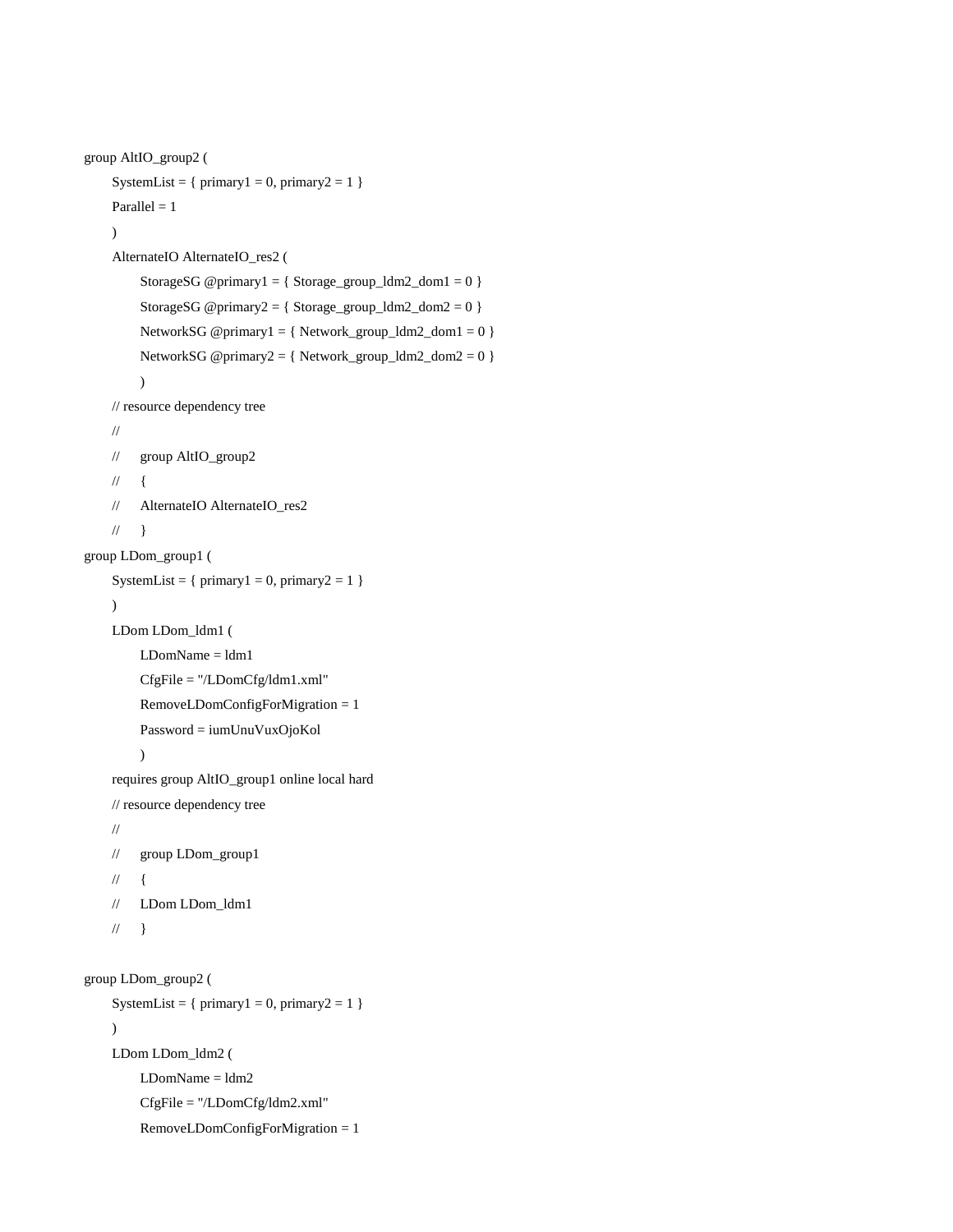```
Password = iumUnuVuxOjoKol
         \overline{)}requires group AltIO_group2 online local hard
    // resource dependency tree
    //
    // group LDom_group2
    \mathcal{U} {
    // LDom LDom_ldm2
    \mathcal{U} }
group Network_group_ldm1_dom1 (
    SystemList = { alternate1 = 1, primary1 = 0 }
    Parallel = 1)
    NIC nicres1 (
         Device @ alternate 1 = nxge0Device @primary1 = nxge3
         \overline{)}Phantom phres2 (
         )
    // resource dependency tree
    //
    // group Network_group_ldm1_dom1
    \mathcal{U} {
    // NIC nicres1
    // Phantom phres2
    \mathcal{U} }
group Network_group_ldm1_dom2 (
    SystemList = { primary2 = 0, alternate2 = 1 }
    Parallel = 1)
    NIC nicres2 (
         Device @ primary2 = n x ge3Device @alternate2 = nxge0
         \lambdaPhantom phres4 (
         )
    // resource dependency tree
    //
    // group Network_group_ldm1_dom2
    \mathcal{U} {
```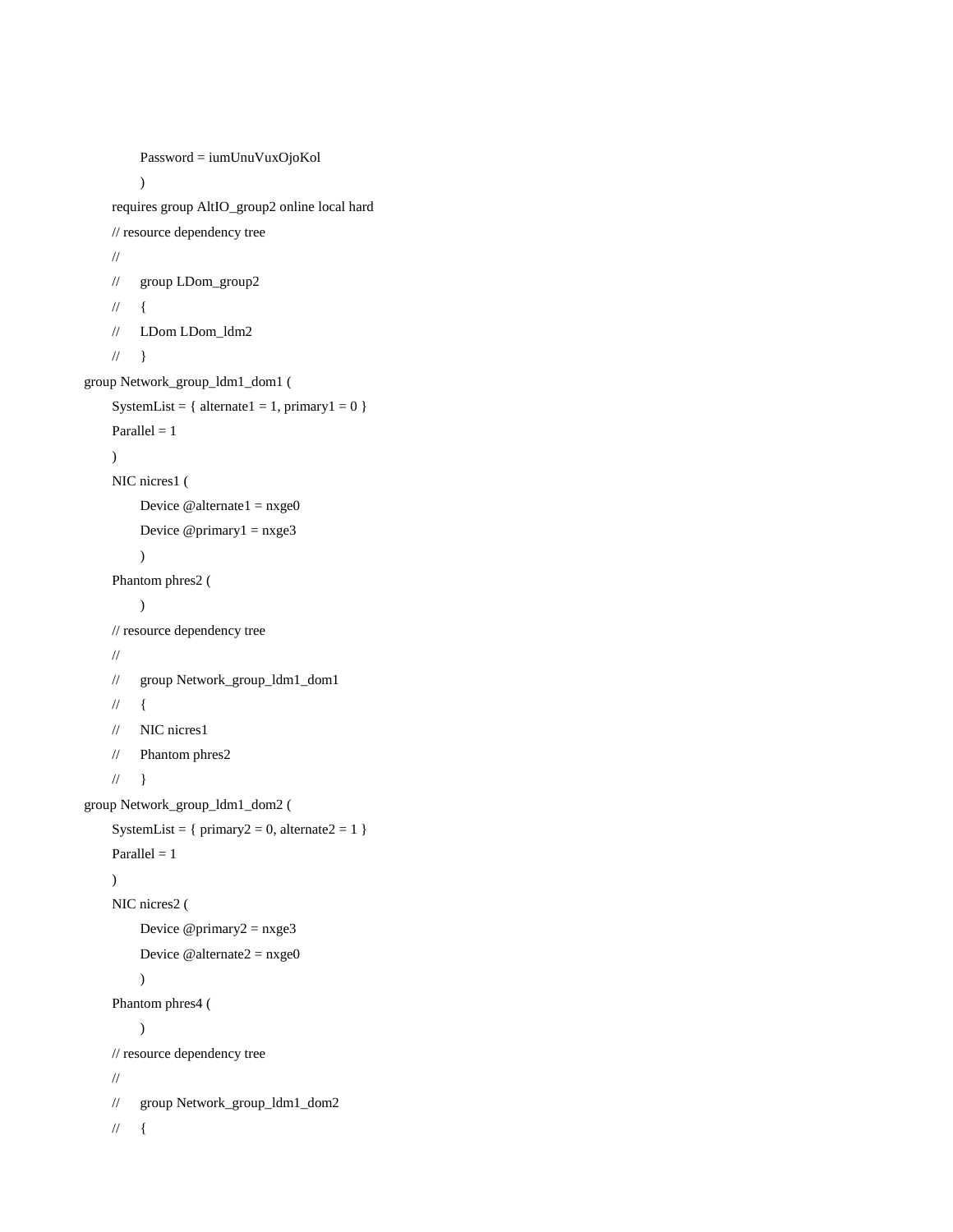```
// NIC nicres2
     // Phantom phres4
     \mathcal{U} \longrightarrowgroup Network_group_ldm2_dom1 (
     SystemList = { \text{alternate1} = 1, \text{primary1} = 0 }
     Parallel = 1\lambdaNIC nicres3 (
          Device @ alternate 1 = nxge0Device @primary1 = nxge3
          )
     Phantom phres5 (
          )
     // resource dependency tree
     //
     // group Network_group_ldm2_dom1
     \mathcal{U} {
     // NIC nicres3
     // Phantom phres5
     \mathcal{U} }
group Network_group_ldm2_dom2 (
     SystemList = { primary2 = 0, alternate2 = 1 }
     Parallel = 1\overline{)}NIC nicres4 (
          Device @ primary2 = n x ge3Device @alternate2 = nxge0
          )
     Phantom phres6 (
          )
     // resource dependency tree
     //
     // group Network_group_ldm2_dom2
     \mathcal{U} {
     // NIC nicres4
     // Phantom phres6
     \mathcal{U} }
group Storage_group_ldm1_dom1 (
     SystemList = { primary1 = 0, alternate1 = 1 }
     Parallel = 1
```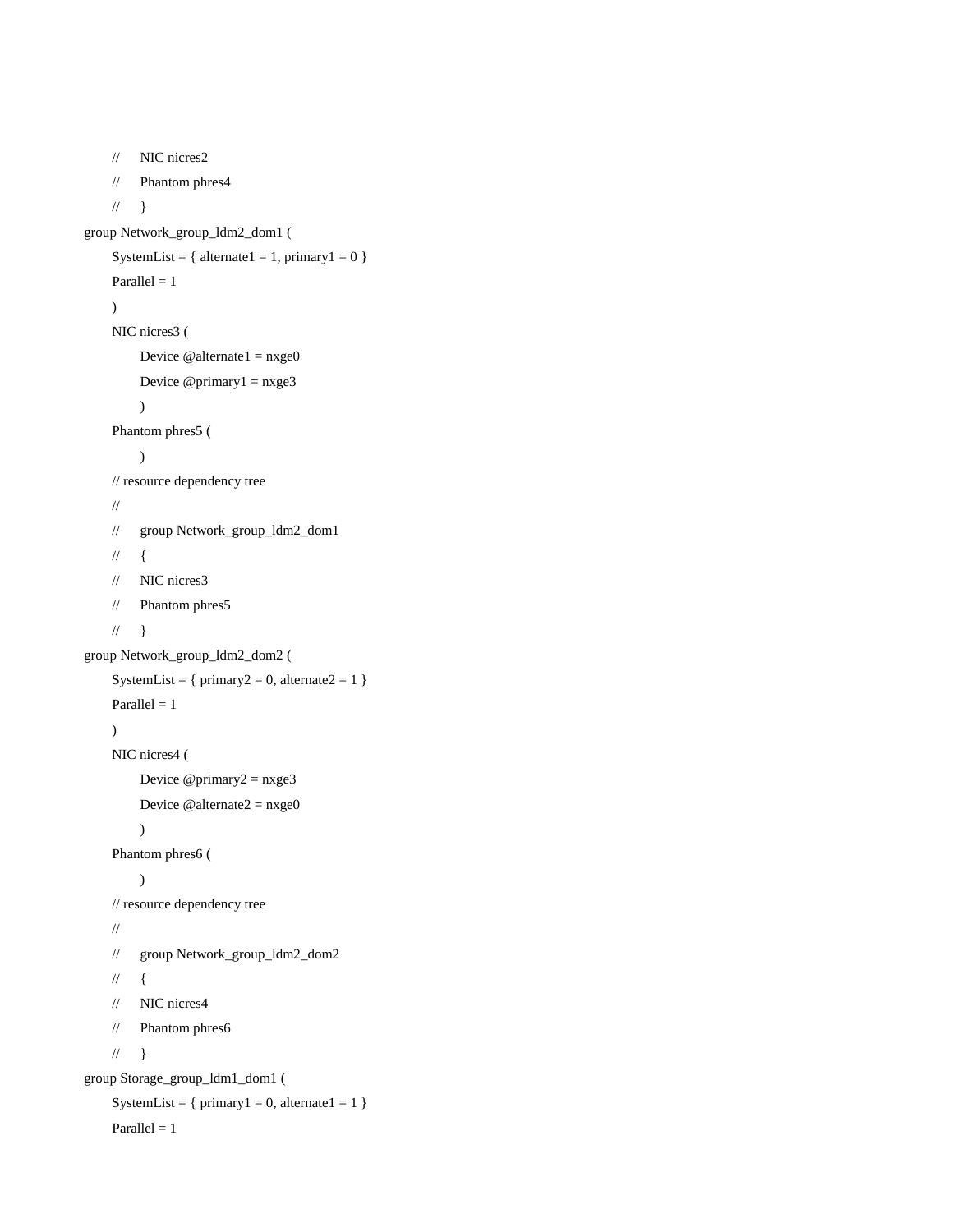```
)
```

```
Disk diskres1 (
         Partition @primary1 = "/dev/rdsk/c2t50060E8006D43C01d2s2"
         Partition @alternate1 = "/dev/rdsk/c0t50060E8006D43C01d2s2"
         \lambdaDisk diskres2 (
         Partition @primary1 = "/dev/rdsk/c2t50060E8005650921d0s2"
         Partition @alternate1 = "/dev/rdsk/c0t50060E8005650921d0s2"
         \mathcal{L}Disk diskres3 (
         Partition @primary1 = "/dev/rdsk/c2t50060E8005650921d1s2"
         Partition @alternate1 = "/dev/rdsk/c0t50060E8005650921d1s2"
         )
     Phantom phres1 (
         )
    // resource dependency tree
     //
     // group Storage_group_ldm1_dom1
     \frac{1}{2}// Disk diskres1
     // Disk diskres2
     // Disk diskres3
     // Phantom phres1
    \mathcal{U} \longrightarrowgroup Storage_group_ldm1_dom2 (
     SystemList = { primary2 = 0, alternate2 = 1 }
     Parallel = 1)
     Disk diskres4 (
         Partition @primary2 = "/dev/rdsk/c2t50060E8006D43C01d2s2"
         Partition @alternate2 = "/dev/rdsk/c0t50060E8006D43C01d2s2"
         \lambdaDisk diskres5 (
         Partition @primary2 = "/dev/rdsk/c2t50060E8005650921d0s2"
         Partition @alternate2 = "/dev/rdsk/c0t50060E8005650921d0s2"
         \mathcal{L}Disk diskres6 (
         Partition @primary2 = "/dev/rdsk/c2t50060E8005650921d1s2"
         Partition @alternate2 = "/dev/rdsk/c1t50060E8005650921d1s2"
         )
```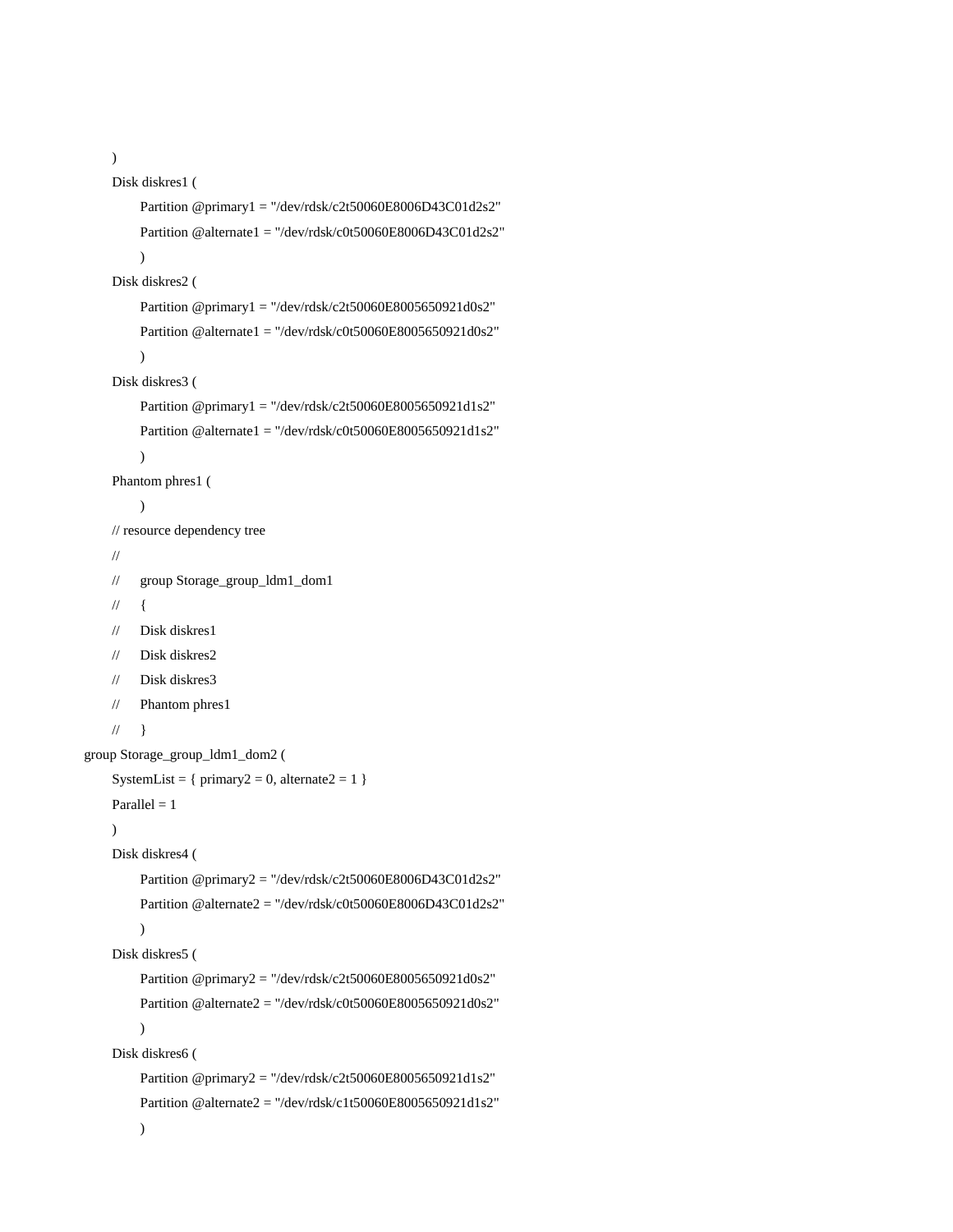```
Phantom phres3 (
         )
    // resource dependency tree
    //
    // group Storage_group_ldm1_dom2
    \frac{1}{2}// Disk diskres4
    // Disk diskres5
    // Disk diskres6
    // Phantom phres3
    \mathcal{U} }
group Storage_group_ldm2_dom1 (
    SystemList = { primary1 = 0, alternate1 = 1 }
    Parallel = 1)
    Disk diskres7 (
         Partition @primary1 = "/dev/rdsk/c2t50060E8006D43C01d3s2"
         Partition @alternate1 = "/dev/rdsk/c0t50060E8006D43C01d3s2"
         \lambdaDisk diskres8 (
         Partition @primary1 = "/dev/rdsk/c2t50060E8005650921d0s2"
         Partition @alternate1 = "/dev/rdsk/c0t50060E8005650921d0s2"
         \overline{)}Disk diskres9 (
         Partition @primary1 = "/dev/rdsk/c2t50060E8005650921d1s2"
         Partition @alternate1 = "/dev/rdsk/c0t50060E8005650921d1s2"
         )
    Phantom phres7 (
         \overline{)}// resource dependency tree
    //
    // group Storage_group_ldm2_dom1
    \mathcal{U} \in \{// Disk diskres7
    // Disk diskres8
    // Disk diskres9
    // Phantom phres7
    \mathcal{U} }
group Storage_group_ldm2_dom2 (
    SystemList = { primary2 = 0, alternate2 = 1 }
```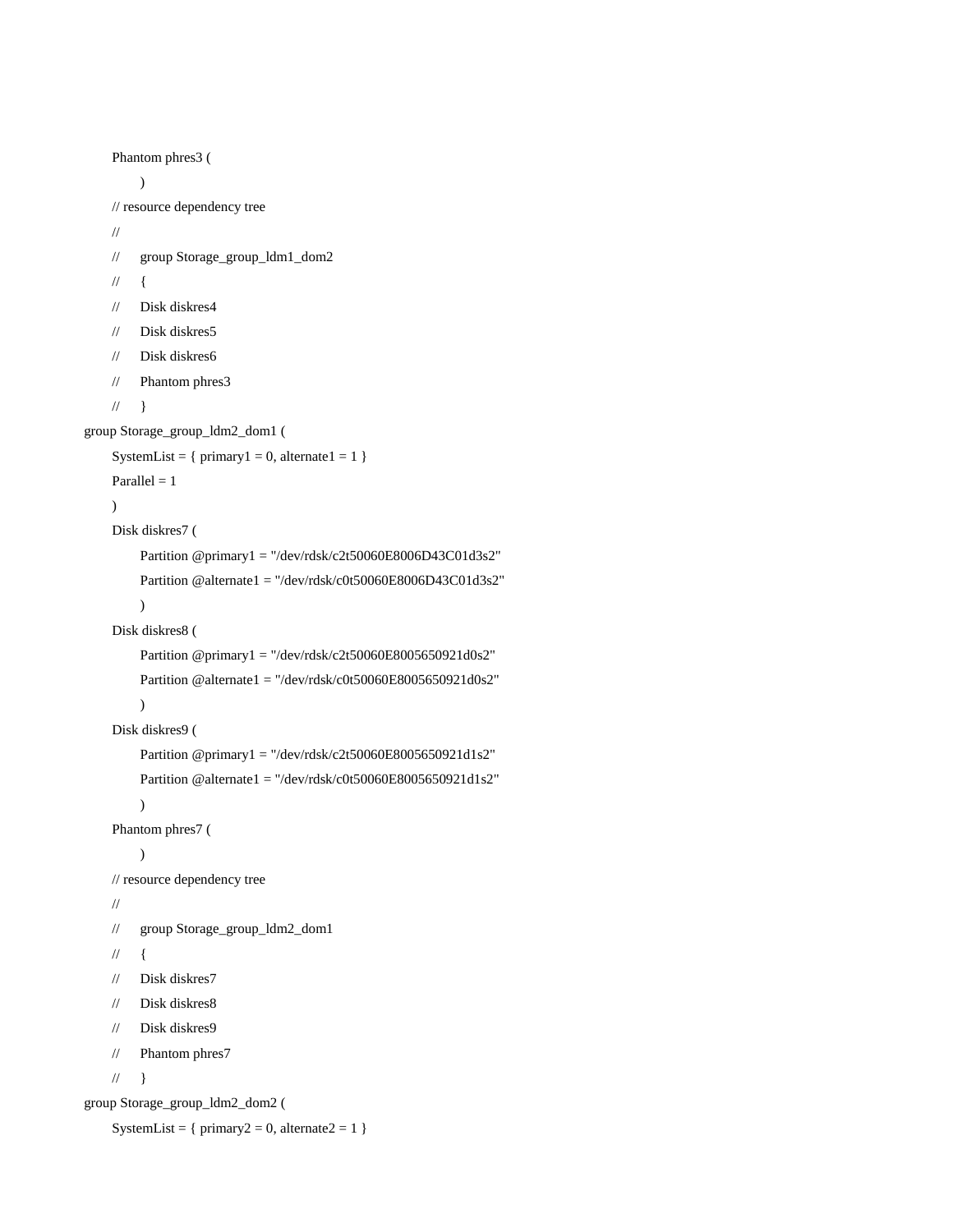```
Parallel = 1\overline{)}Disk diskres10 (
     Partition @primary2 = "/dev/rdsk/c2t50060E8006D43C01d3s2"
     Partition @alternate2 = "/dev/rdsk/c0t50060E8006D43C01d3s2"
     \overline{)}Disk diskres11 (
     Partition @primary2 = "/dev/rdsk/c2t50060E8005650921d0s2"
     Partition @alternate2 = "/dev/rdsk/c0t50060E8005650921d0s2"
     \overline{)}Disk diskres12 (
     Partition @primary2 = "/dev/rdsk/c2t50060E8005650921d1s2"
     Partition @alternate2 = "/dev/rdsk/c1t50060E8005650921d1s2"
     \overline{)}Phantom phres8 (
     \overline{)}// resource dependency tree
//
// group Storage_group_ldm2_dom2
\mathcal{U} {
// Disk diskres10
// Disk diskres11
// Disk diskres12
// Phantom phres8
```

```
\mathcal{U} }
```